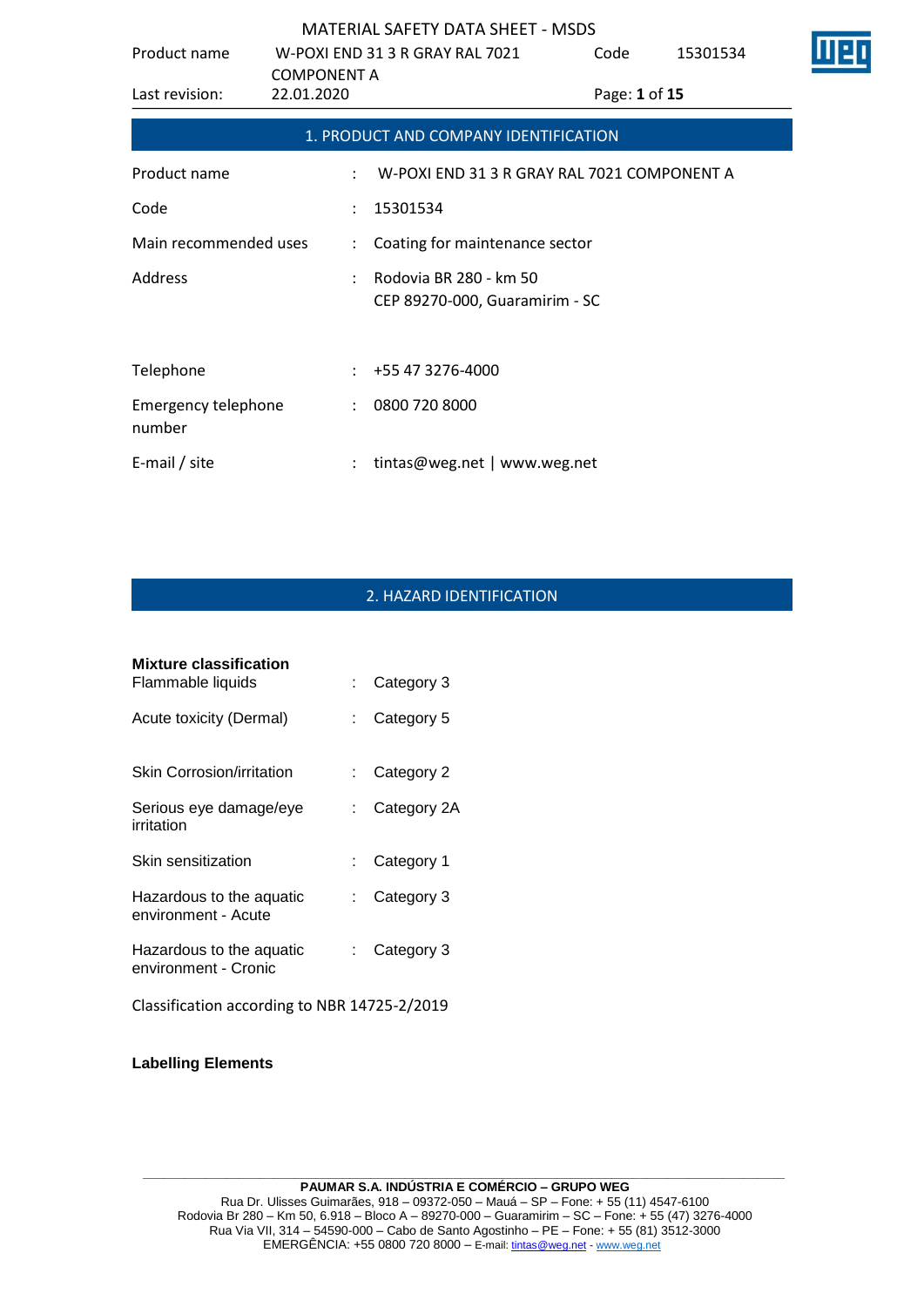|                        |                    | <b>MATERIAL SAFETY DATA SHEET - MSDS</b>                                                                                                                                                                                                                                                       |               |                 |         |
|------------------------|--------------------|------------------------------------------------------------------------------------------------------------------------------------------------------------------------------------------------------------------------------------------------------------------------------------------------|---------------|-----------------|---------|
| Product name           | <b>COMPONENT A</b> | W-POXI END 31 3 R GRAY RAL 7021                                                                                                                                                                                                                                                                | Code          | 15301534        |         |
| Last revision:         | 22.01.2020         |                                                                                                                                                                                                                                                                                                | Page: 2 of 15 |                 |         |
|                        |                    |                                                                                                                                                                                                                                                                                                |               |                 |         |
| <b>Warning phrase</b>  |                    | Warning                                                                                                                                                                                                                                                                                        |               |                 |         |
| <b>Hazard phrases</b>  |                    | H226 Flammable liquid and vapour.<br>H313 May be harmful in contact with skin.<br>H315 Causes skin irritation.<br>H319 Causes serious eye irritation.<br>H317 May cause an allergic skin reaction.<br>H402 Harmful to aquatic life.<br>H412 Harmful to aquatic life with long lasting effects. |               |                 |         |
| <b>Caution Phrases</b> |                    | <b>Prevention:</b><br>P210 Keep away from heat, hot surfaces, sparks, open flames<br>and other ignition sources. No smoking.                                                                                                                                                                   |               |                 |         |
|                        |                    | P233 Keep container tightly closed.                                                                                                                                                                                                                                                            |               |                 |         |
|                        |                    | P240 Ground/bond container and receiving equipment.                                                                                                                                                                                                                                            |               |                 |         |
|                        |                    | <b>Reaction:</b><br>P303+P361+P353 IF ON SKIN (or hair): Take off immediately<br>all contaminated clothing. Rinse skin with water/shower.                                                                                                                                                      |               |                 |         |
|                        |                    | P312 Call a POISON CENTER/ doctor/if you feel unwell.                                                                                                                                                                                                                                          |               |                 |         |
|                        |                    | P333+P313 If skin irritation or a rash occurs:<br>medicaladvice/attention.                                                                                                                                                                                                                     |               |                 | Get     |
|                        |                    | P337+P313<br>lf<br>eye<br>advice/attention.                                                                                                                                                                                                                                                    | irritation    | persists<br>get | medical |
|                        |                    | P362+P364 Take off contaminated clothing and wash it before<br>reuse.                                                                                                                                                                                                                          |               |                 |         |
|                        |                    | P370+P378 In case of fire: Use as chapter 5 of MSDS to<br>extinguish.                                                                                                                                                                                                                          |               |                 |         |
|                        |                    | Storage:<br>P403+P235 Store in a well ventilated place. Keep cool.                                                                                                                                                                                                                             |               |                 |         |
|                        |                    | Treatmentand disposal of waste:<br>P501 Dispose of contents/container as chapter 13 of the<br>MSDS.                                                                                                                                                                                            |               |                 |         |
| <b>Other hazard</b>    |                    | When heated above its flash point, this material will release<br>toxic vapors and flames, and can burn in open area if exposed<br>to an ignition source.                                                                                                                                       |               |                 |         |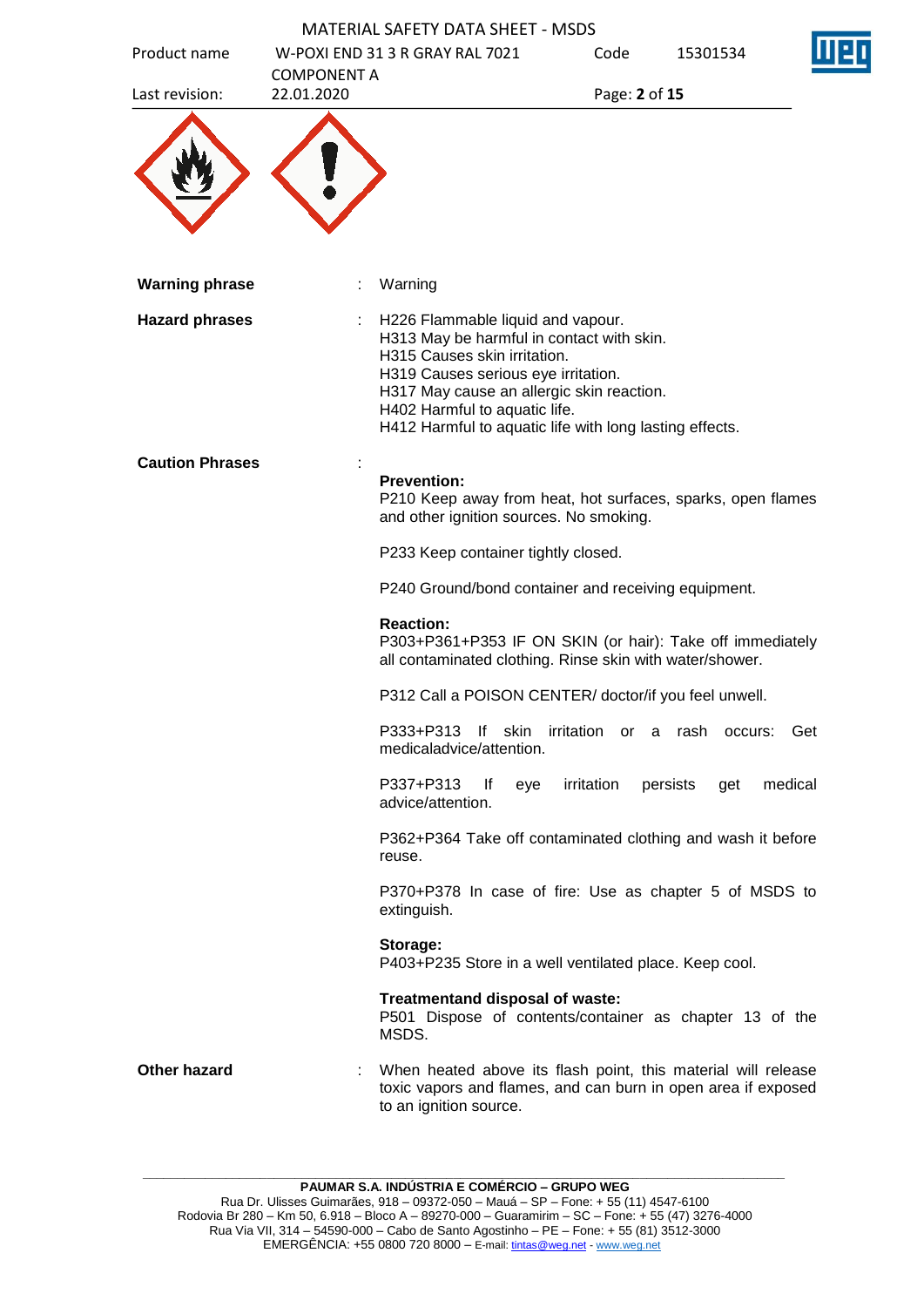Code 15301534

COMPONENT A<br>22.01.2020

Product name W-POXI END 31 3 R GRAY RAL 7021

Last revision: 22.01.2020 Page: **3** of **15**

3. COMPOSITION AND INFORMATION ABOUT THE INGRENDIENTS

**Product type:** : : : : : Mixture

### **Ingrendients that contribute to danger:**

| Product name                | CAS No.    | Risck classification                                                                                                                                                                                                                                                            | Concentration [%] |
|-----------------------------|------------|---------------------------------------------------------------------------------------------------------------------------------------------------------------------------------------------------------------------------------------------------------------------------------|-------------------|
| <b>EPOXI RESIN</b>          | 25068-38-6 | Serious eye<br>damage/eye irritation,<br>Category 2A<br>Skin Corrosion/irritation<br>Category 2<br>Skin sensitization,<br>Category 1<br>Hazardous to the<br>aquatic environment -<br>Cronic,<br>Category 2<br>Hazardous to the<br>aquatic environment -<br>Acute,<br>Category 2 | $>= 20 - < 30$    |
| SOLVENT XYLENE (S)          | 1330-20-7  | Flammable liquids,<br>Category 3<br>Acute toxicity Dermal,<br>Category 4<br>Acute toxicity<br>Inhalation,<br>Category 4<br>Skin Corrosion/irritation<br>Category 2                                                                                                              | $>= 5 - < 10$     |
| SOLVENT BUTYL<br>GLYCOL (N) | 111-76-2   | Acute toxicity Ingestion,<br>Category 4<br>Acute toxicity Dermal,<br>Category 3<br>Acute toxicity<br>Inhalation,<br>Category 4<br>Serious eye<br>damage/eye irritation,<br>Category 2<br>Flammable liquids,<br>Category 4                                                       | $>= 0,1 - 1$      |

## 4. FIRST AID MEASURES

**Inhalation** : Take the victim to fresh air, keeping them rested and warm. If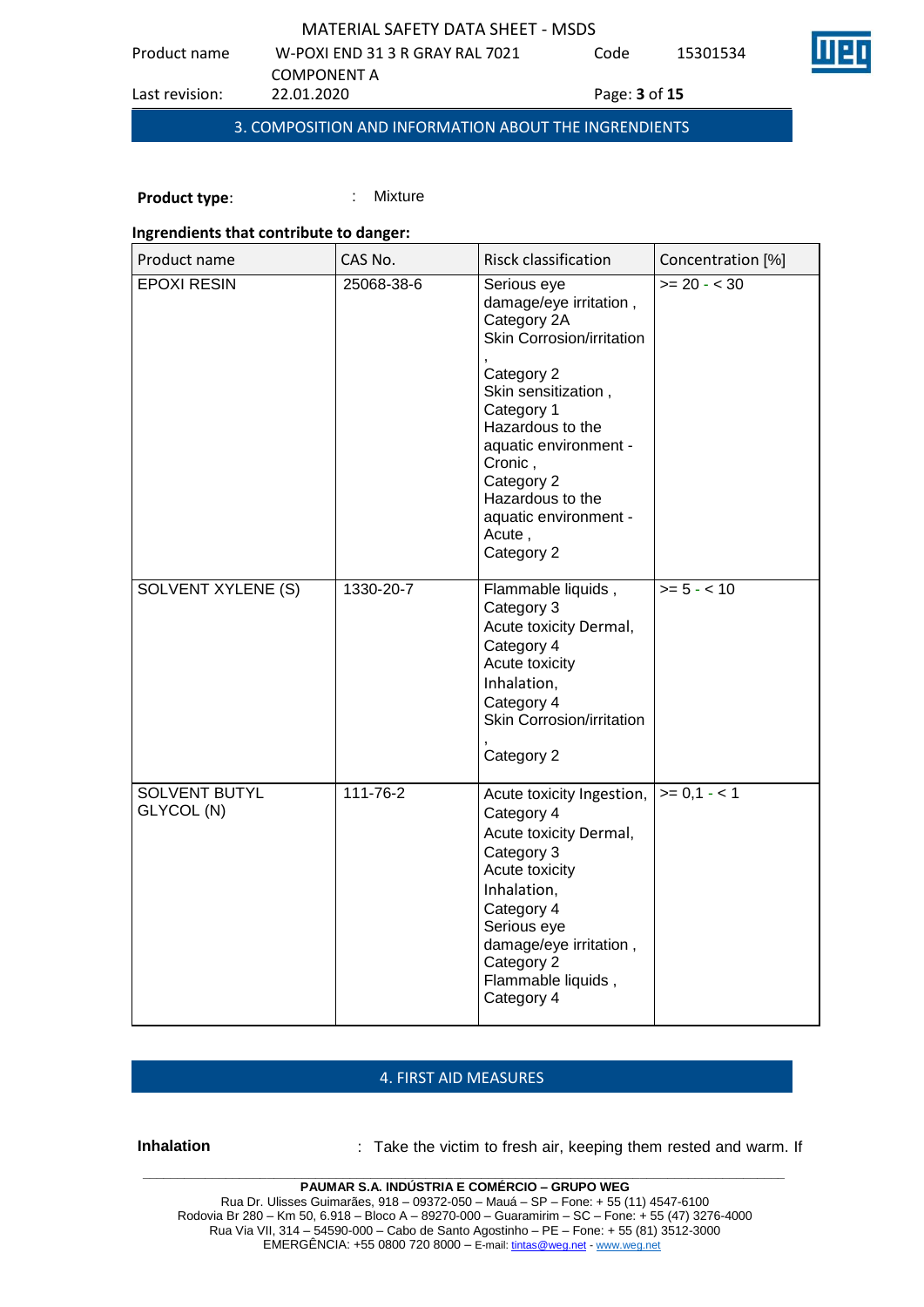| Product name                                                             |                                  | W-POXI END 31 3 R GRAY RAL 7021                                                                                                                                                                                                                                                                                                                                                                                                                                                            | Code          | 15301534   |  |
|--------------------------------------------------------------------------|----------------------------------|--------------------------------------------------------------------------------------------------------------------------------------------------------------------------------------------------------------------------------------------------------------------------------------------------------------------------------------------------------------------------------------------------------------------------------------------------------------------------------------------|---------------|------------|--|
| Last revision:                                                           | <b>COMPONENT A</b><br>22.01.2020 |                                                                                                                                                                                                                                                                                                                                                                                                                                                                                            | Page: 4 of 15 |            |  |
|                                                                          |                                  | is irregular or has stopped, apply<br>breathing<br>respiration. Do not give anything orally. Seek medical<br>assistance immediately, bringing the product label whenever<br>possible.                                                                                                                                                                                                                                                                                                      |               | artificial |  |
| <b>Contact with the skin</b>                                             |                                  | : Remove the product with vegetal oil (cooking oil) and then<br>wash the skin thoroughly with plenty of water. Do not use<br>solvents or thinners. Seek medical attention in case of any<br>irritation or other symptoms.                                                                                                                                                                                                                                                                  |               |            |  |
| <b>Contact with the eyes</b>                                             |                                  | : Remove contact lenses, if wearing any. Flush the eyes with<br>running water for at least 15 minutes, holding the eyelids<br>apart. Seek medical assistance immediately, bringing the<br>product label with you.                                                                                                                                                                                                                                                                          |               |            |  |
| Ingestion                                                                |                                  | Do not provoke vomiting. Consult with a doctor immediately.                                                                                                                                                                                                                                                                                                                                                                                                                                |               |            |  |
| <b>Most important symptoms</b><br>and effects, both acute and<br>delayed |                                  | Headaches, dizziness, fatigue and in extreme cases, loss of<br>consciousness.                                                                                                                                                                                                                                                                                                                                                                                                              |               |            |  |
| Notes for the doctor                                                     |                                  | : Treat symptomatically. Do not induce vomiting because of risk<br>of aspiration of gastric contents into the lungs. Gastric lavage<br>is recommended when the patient ingests large quantities,<br>more than 5ml of the substance in its pure form. The toxic<br>potential of the quantity consumed must be evaluated in<br>relation to the risk of aspiration during gastric lavage.<br>Activated coal in solution could be useful. However, in some<br>cases the coal induces vomiting. |               |            |  |

#### 5. FIRE-FIGHTING MEASURES

| Suitable extinguishing<br>methods               | $\therefore$ Water in mist form<br>Carbon dioxide (CO2)<br>Foam alcohol resistent<br>Dry chemical powder                                                                                                                                                                                                                                                                                                                                                                                                                                                                                                                                                                                                                    |
|-------------------------------------------------|-----------------------------------------------------------------------------------------------------------------------------------------------------------------------------------------------------------------------------------------------------------------------------------------------------------------------------------------------------------------------------------------------------------------------------------------------------------------------------------------------------------------------------------------------------------------------------------------------------------------------------------------------------------------------------------------------------------------------------|
| <b>Extinguishing methods not</b><br>recommended | : Direct water jet.                                                                                                                                                                                                                                                                                                                                                                                                                                                                                                                                                                                                                                                                                                         |
| <b>Specific dangers</b>                         | : Flammable liquid and vapour. Dangerous when exposed to<br>heat or ignition source. Exposed packaging to the fire may<br>rupture due to the increased pressure with risk of a<br>subsequent explosion. The vapours are havier than the air<br>and spread close to the ground and it can move to the ignition<br>source and provoke fire or backspace of the flames. Avoid the<br>accumulation of vapours in depressions on the ground,<br>manholes, basement etc. The vapours and/or the particles<br>finely divided (spray) may form explosive mixtures with the air.<br>In case of burning of the product, it forms carbon and nitrogen<br>compounds. The inhalation of these subproducts may cause<br>damage to health. |

**Protective measures of the** : The personnel involved in firefighting should wear self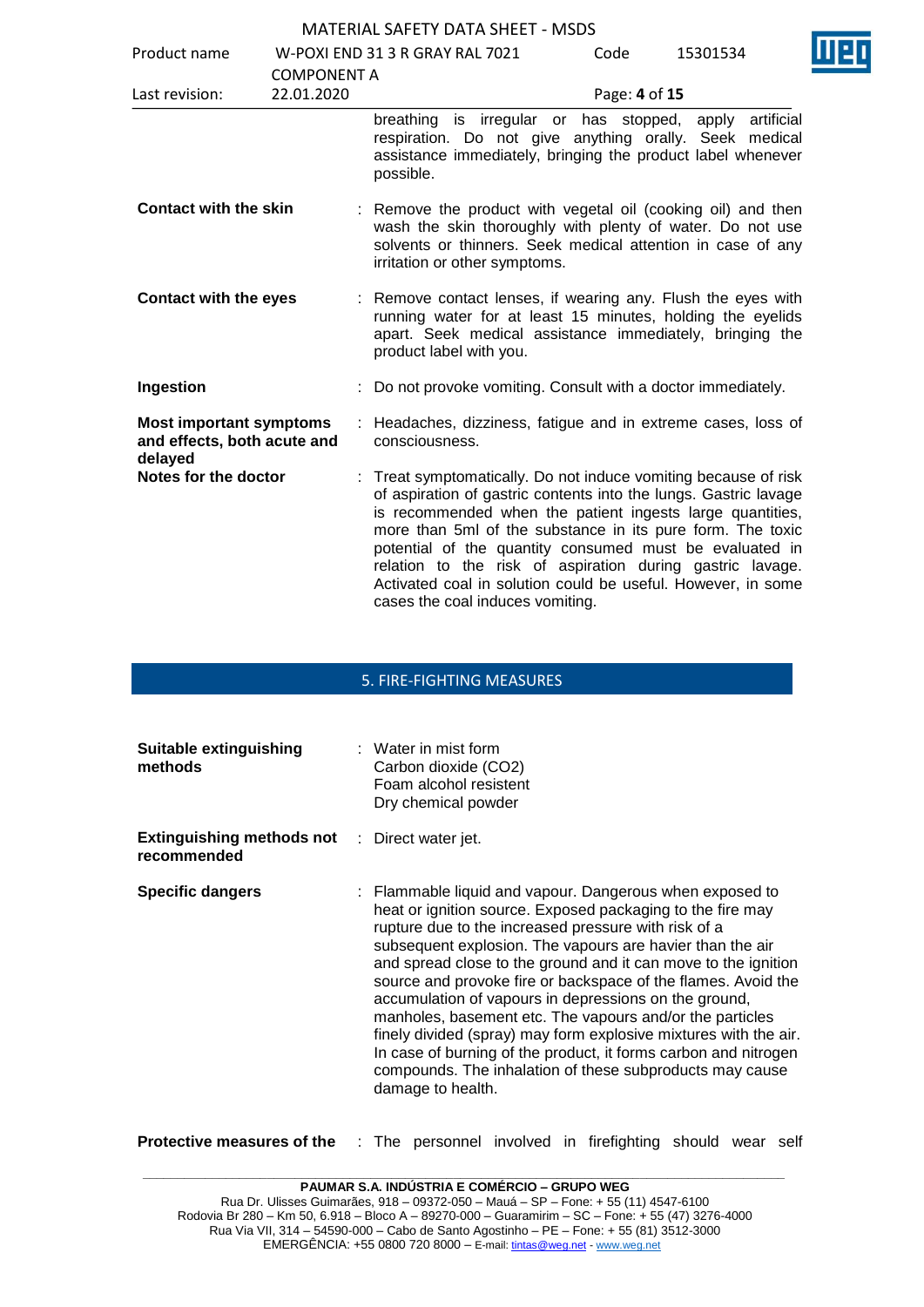MATERIAL SAFETY DATA SHEET - MSDS Product name W-POXI END 31 3 R GRAY RAL 7021 COMPONENT A Code 15301534 Last revision: 22.01.2020 Page: **5** of **15 fire fighting team.** contained breathing apparatus with positive pressure and full protection clothes. **Specific methods** : Evacuate and isolate the area. Approach from fire with wind at your back. Fight the fire to a secure distance. Remove the packaging of the product from the fire area if this can be made with safety. Chill sideways with water in form of fog all the closed packaging near the fire. Avoid that the resulting water from fire fighting reaches drains or waterways. Use dikes to contain this water and eliminate it according to environmental regulations.

### 6. SPILL / LEAK CONTROL PROCEDURES

**Personal precautions, protective equipment and emergency procedures**

| For the emergency service<br>staff                      | : If specialized clothing is needed to combat the leak/spillage,<br>Section 8 should be consulted. All precautions described in<br>the following section must be followed.                                                                                                                                                                                                                                                                                                                                                                                                                                                                                                                                                                                                          |
|---------------------------------------------------------|-------------------------------------------------------------------------------------------------------------------------------------------------------------------------------------------------------------------------------------------------------------------------------------------------------------------------------------------------------------------------------------------------------------------------------------------------------------------------------------------------------------------------------------------------------------------------------------------------------------------------------------------------------------------------------------------------------------------------------------------------------------------------------------|
| For staff who are not part<br>of the emergency services | No action should be taken that may generate danger to<br>people without adequate training and<br>qualifications. Understand the dangers of leaked/spilled<br>products. Use appropriate personal protective equipment -<br>see section 8. Evacuate surrounding areas. Isolate area and<br>keep onlookers away. Do not touch or walk through spilled<br>material. Eliminate all sources of ignition. Avoid breathing<br>vapor or mist. Provide adequate ventilation if possible. Wear<br>appropriate respiratory mask when ventilation is inadequate. In<br>accordance with characteristics of the location and/or area<br>and in relation to the amount of spilled/leaked product,<br>additional emergency measures may be taken under the<br>supervision of a trained professional. |
| <b>Environmental precautions</b><br>÷                   | Prevent the product or the water used in the service reaches<br>waterways,<br>channels, drains, or galleries. In case of significant spill, retain<br>spi<br>lled liquid with inert material such as sand or earth. In<br>approprieate,<br>use absorbent materials such as rags, vermiculites, etc.                                                                                                                                                                                                                                                                                                                                                                                                                                                                                 |

#### **Methods and materials for containment and cleaning**

**Large spills / leaks** : Understand the dangers of leaked/spilled products. Approaching the site with the wind from behind. Stop leak if this can be done safely. Confine the spill in a dike away from the leak point for later disposal. Remove local packaging from the spills site. Preferably use anti sparkling tools to collect the product. All equipment used when handling the product must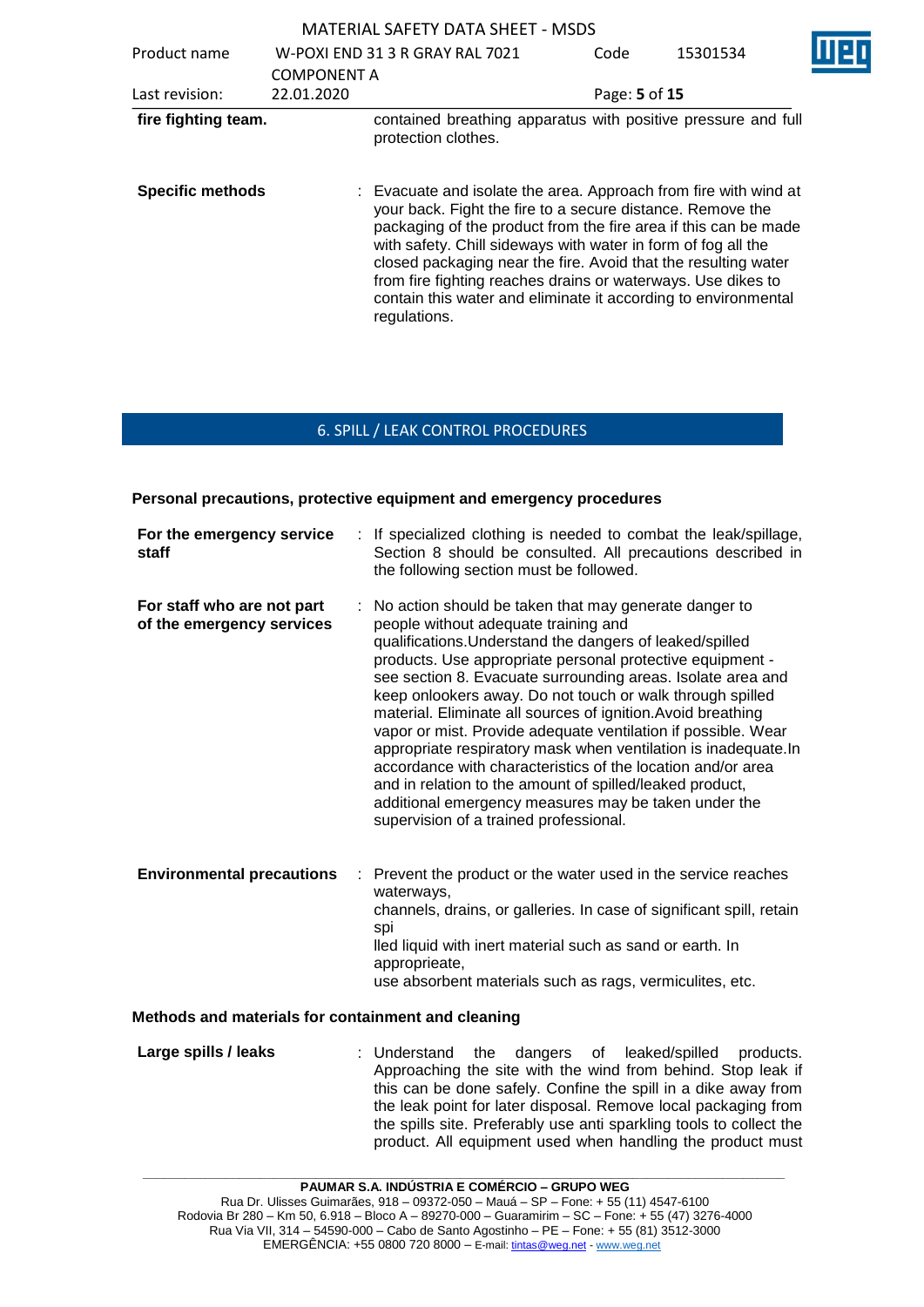|                      |                                  | <b>MATERIAL SAFETY DATA SHEET - MSDS</b>                                                                                                                                                                                                                                                                                                                                                                                                                                                                      |               |          |  |
|----------------------|----------------------------------|---------------------------------------------------------------------------------------------------------------------------------------------------------------------------------------------------------------------------------------------------------------------------------------------------------------------------------------------------------------------------------------------------------------------------------------------------------------------------------------------------------------|---------------|----------|--|
| Product name         |                                  | W-POXI END 31 3 R GRAY RAL 7021                                                                                                                                                                                                                                                                                                                                                                                                                                                                               | Code          | 15301534 |  |
| Last revision:       | <b>COMPONENT A</b><br>22.01.2020 |                                                                                                                                                                                                                                                                                                                                                                                                                                                                                                               | Page: 6 of 15 |          |  |
|                      |                                  | be electrically grounded. Soak up with an inert dry material<br>(sand, vermiculite) placing the same in a suitable container for<br>later disposal - see chapter 13.                                                                                                                                                                                                                                                                                                                                          |               |          |  |
| Small spills / leaks |                                  | : Stop the leak if this can be done safely. Cover up spillage in a<br>tarp to prevent the spread by wind or rain. Use antifaiscantes<br>tools and explosion-proof equipment properly grounded to<br>collect the product. Place the material collected in dry, clean<br>and properly identified containers. Cap the container loosened<br>so removing them from the spill site. Avoid formation of dust.<br>Remove the packaging from the spill site. If there is product<br>disposal need refer to chapter 13 |               |          |  |
|                      |                                  | Contain and collect the material of the leak with absorbent<br>materials and non-combustible, such as sand, earth,<br>vermiculite, calcined diatomite, etc. in a waste container in<br>accordance with local regulations.                                                                                                                                                                                                                                                                                     |               |          |  |

## 7. HANDLING AND STORAGE

#### **Precautions for safe handling**

| <b>Instructions for safe</b><br>treatment | : Use individual protective equipment. Emergency showers and<br>eye wash basins must be installed in locations of use and<br>storage.                                                                                                                                                                                                                                                                                                                                                                                                                                                                                                                                                                                                                                                                                                                                                                                                                                                                                                                                                                                                                                                                                                                                                                                                                                                                                                                                                                                                                                                                                            |
|-------------------------------------------|----------------------------------------------------------------------------------------------------------------------------------------------------------------------------------------------------------------------------------------------------------------------------------------------------------------------------------------------------------------------------------------------------------------------------------------------------------------------------------------------------------------------------------------------------------------------------------------------------------------------------------------------------------------------------------------------------------------------------------------------------------------------------------------------------------------------------------------------------------------------------------------------------------------------------------------------------------------------------------------------------------------------------------------------------------------------------------------------------------------------------------------------------------------------------------------------------------------------------------------------------------------------------------------------------------------------------------------------------------------------------------------------------------------------------------------------------------------------------------------------------------------------------------------------------------------------------------------------------------------------------------|
| <b>Precautions for safe</b><br>handling   | : Use appropriate personal protective equipment - see section<br>8; The product handling should occur in places with good<br>natural ventilation or with the presence of local exhaust<br>ventilation; The electrical installations must comply with the<br>International Electrical Commission Standards (IEC), ABNT<br>Standards (Brazilian Association of Technical Standards),<br>taking into account the results of the classification area study<br>for the local and/or product instalation.<br>Use anti-sparking tools when handling the product; In transfer<br>operations, metal containers must be used and all containers<br>must be properly grounded to avoid sparkling by the<br>accumulation of static energy; Handle and use away from hot<br>surfaces, sparks, open flames, and other sources of ignition.<br>Do not smoke; Do not ingest. Avoid inhalation of vapors or<br>smoke as well as avoid contact with eyes, skin and clothing;<br>Eating and drinking should be prohibited in the area where the<br>material is handled, stored and processed. Workers should<br>wash their hands before eating, drinking and smoking.<br>Remove contaminated clothing and protective equipment<br>before entering food areas; After use keep the product in its<br>original packaging, sealed; Empty containers may be<br>hazardous and should be disposed of properly. Do not reuse<br>the packaging; Emergency showers and eye washer should be<br>installed in the use and storage places.<br>Do not handle the product until you have read and understood<br>all safety precautions contained in this document. |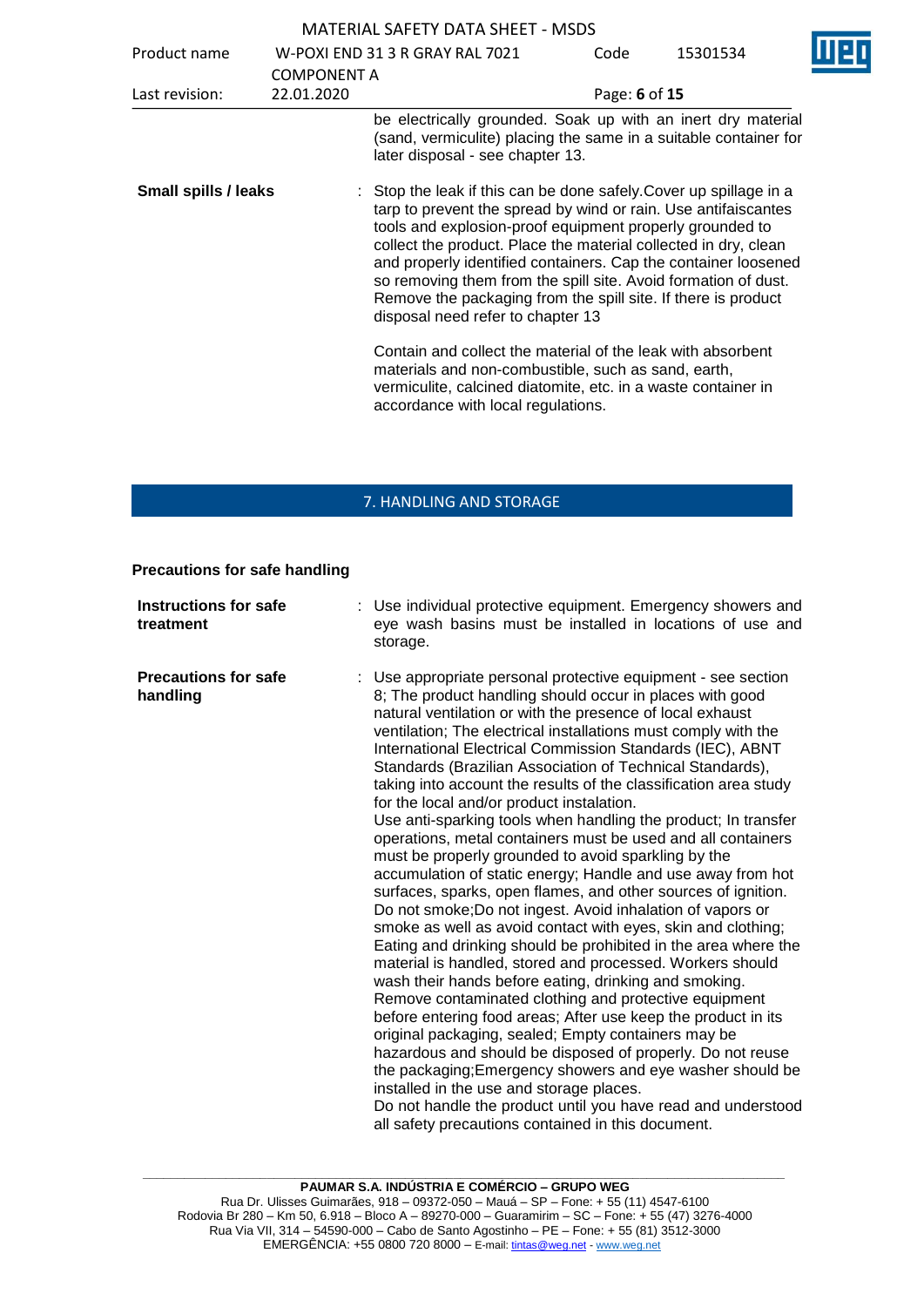| Product name                              |                                  | W-POXI END 31 3 R GRAY RAL 7021                                                                                                                                                                                                                                                                                                                                                                                                                                   | Code          | 15301534 |
|-------------------------------------------|----------------------------------|-------------------------------------------------------------------------------------------------------------------------------------------------------------------------------------------------------------------------------------------------------------------------------------------------------------------------------------------------------------------------------------------------------------------------------------------------------------------|---------------|----------|
| Last revision:                            | <b>COMPONENT A</b><br>22.01.2020 |                                                                                                                                                                                                                                                                                                                                                                                                                                                                   | Page: 7 of 15 |          |
| <b>Fire protection</b>                    |                                  | : Only use in well-ventilated locations, to prevent accumulation<br>of vapors in explosive concentrations. All conductive elements<br>of the system, in contact with the product, must be electrically<br>grounded Keep away from heat and sources of ignition. Tools<br>that do not produce sparks should be used. Do not smoke.                                                                                                                                 |               |          |
| <b>Storage conditions</b>                 |                                  |                                                                                                                                                                                                                                                                                                                                                                                                                                                                   |               |          |
| Substances to be avoid                    |                                  | : Keep away from oxidising agents, strong acid solutions and<br>strong alkaline solutions.                                                                                                                                                                                                                                                                                                                                                                        |               |          |
| <b>Storage conditions</b>                 |                                  | : The electrical installation must comply with NEC(National<br>Electrical Code) or IEC (International Electrical Commission)<br>standards and/or those of the ABNT (Brazilian Association of<br>Technical Standards). The floor of the storage area must be<br>impermeable, non-combustible and must have ditches that<br>allow run off into the containment reservoir. Storage tanks<br>must be surrounded by embankments and have drains in case<br>of leakage. |               |          |
| <b>Appropriate storage</b><br>conditions  |                                  | Store the material in covered, dry, well ventilated and<br>identified areasKeep out of direct sunlight. Store in a closed<br>container.                                                                                                                                                                                                                                                                                                                           |               |          |
| Inappropriate storage<br>conditions       |                                  | : Exposed to elevated temperatures, sun and rain. Close to<br>oxidizing agents. Close to food. Close to sources of heat and<br>ignition.                                                                                                                                                                                                                                                                                                                          |               |          |
| <b>Materials to avoid</b>                 |                                  | : Do not store with explosive materials, flammableand/or toxic<br>gases, oxidizing, corrosive substances, or materials that may<br>generate spontaneous combustion.                                                                                                                                                                                                                                                                                               |               |          |
| Secure packaging materials                |                                  |                                                                                                                                                                                                                                                                                                                                                                                                                                                                   |               |          |
| <b>Recommended packaging</b><br>materials |                                  | Amber type glass.<br>Metal packaging                                                                                                                                                                                                                                                                                                                                                                                                                              |               |          |
| Packaging materials to be<br>avoided      |                                  | : Certain plastic materials                                                                                                                                                                                                                                                                                                                                                                                                                                       |               |          |

## 8. EXPOSURE CONTROL – PERSONAL PROTECTION

The information in this chapter contain general guidelines. Chapter 1 should be consulted for any information on the recommended use of this product in different scenarios of exposure.

| <b>Engineering control</b><br>measures |  | : Preferably use the product in adequate application cabin.<br>In case it is not possible, provide exhaustion/ventilation<br>enough to keep the concentration of the agents indicated<br>in this section under the limits of tolerance $(L.T.)$ ,<br>otherwise, use adequate respiratory protection equipment.<br>The engineering controls should keep the concentrations |
|----------------------------------------|--|---------------------------------------------------------------------------------------------------------------------------------------------------------------------------------------------------------------------------------------------------------------------------------------------------------------------------------------------------------------------------|
|----------------------------------------|--|---------------------------------------------------------------------------------------------------------------------------------------------------------------------------------------------------------------------------------------------------------------------------------------------------------------------------------------------------------------------------|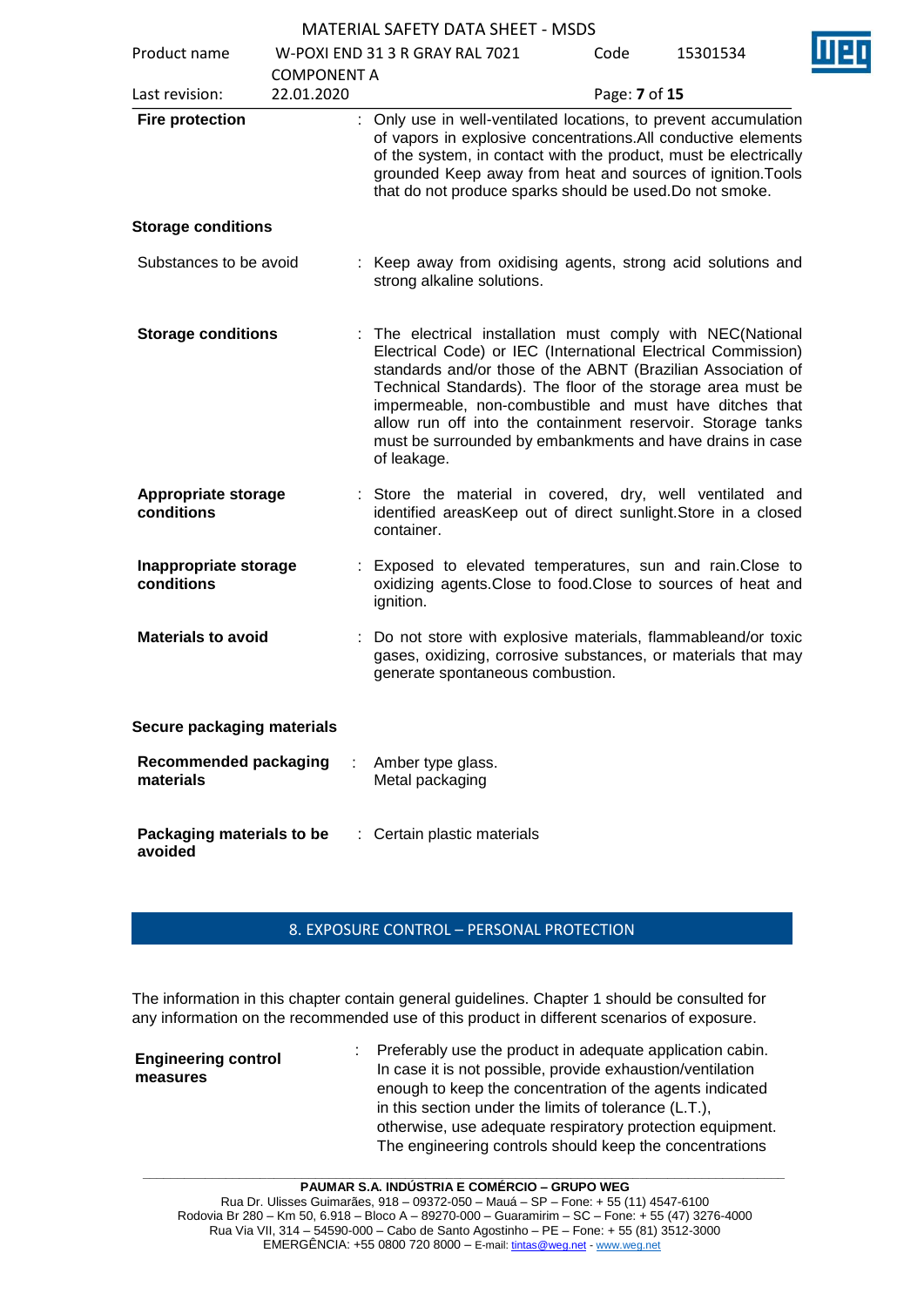| Product name   | W-POXI END 31 3 R GRAY RAL 7021                      | Code                        | 15301534 | Ш |
|----------------|------------------------------------------------------|-----------------------------|----------|---|
|                | COMPONENT A                                          |                             |          |   |
| Last revision: | 22.01.2020                                           | Page: <b>8</b> of <b>15</b> |          |   |
|                | of goc/vapour under the limit of LEL Lower Exploring |                             |          |   |

of gas/vapour under the limit of LEL - Lower Explosive Limit (see section 9). Use equipment explosion proof.

#### **Control parameters**

#### **Occupational Exposure Limits**

| <b>Name</b>                 | <b>CAS No.</b> | <b>TLV/TWA</b>              | <b>TLV/STEL</b> | <b>TLV/TETO</b> | <b>Source</b> |
|-----------------------------|----------------|-----------------------------|-----------------|-----------------|---------------|
| <b>EPOXI RESIN</b>          | 25068-38-6     |                             |                 |                 |               |
| SOLVENT XYLENE (S)          | 1330-20-7      | 78 ppm340<br>$mg/m3100$ ppm | $150$ ppm       |                 | NR15ACGIH     |
| SOLVENT BUTYL<br>GLYCOL (N) | 111-76-2       | 50 ppm                      |                 |                 | <b>ACGIH</b>  |

\*PPM - parts of vapour or gas per million of parts of contaminated air

\*\*MG/m<sup>3</sup> - miligrams per cubic meter of air.

### **Personal protective equipment required**

| <b>Respiratory protection</b>   | In case of the concentrations are above the indicated<br>tolerance limits, the use of appropriated mask is<br>necessary for this goal (half-face mask or full face mask<br>with filter to organic vapors and acid gases).          |
|---------------------------------|------------------------------------------------------------------------------------------------------------------------------------------------------------------------------------------------------------------------------------|
| Eye protection                  | Use hermetic goggles to protect against liquid splashes.                                                                                                                                                                           |
| <b>Body and skin protection</b> | : It is recommended the use of apron barber type to<br>protecting upper limbs, trunk and lower limbs in case of<br>splash. In case of risk of static electricity generation the<br>cloth should be antistatic, includin the apron. |

### 9. PHYSICAL AND CHEMICAL PROPERTIES

| Form                          |    | $:$ Liquid          |
|-------------------------------|----|---------------------|
| State of matter               | ÷. | Liquid              |
| Color                         |    | Grav                |
| Odour                         |    | <b>Distinctive</b>  |
| <b>Odour limit</b>            |    | Not applicable      |
| рH                            | ÷  | Not applicable      |
| <b>Melting point</b>          |    | Data not available. |
| <b>Boiling point</b>          |    | Data not available. |
| <b>Flash Point (Open cup)</b> |    | : $31^{\circ}$ C    |
| <b>Evaporation rate</b>       |    | Data not available. |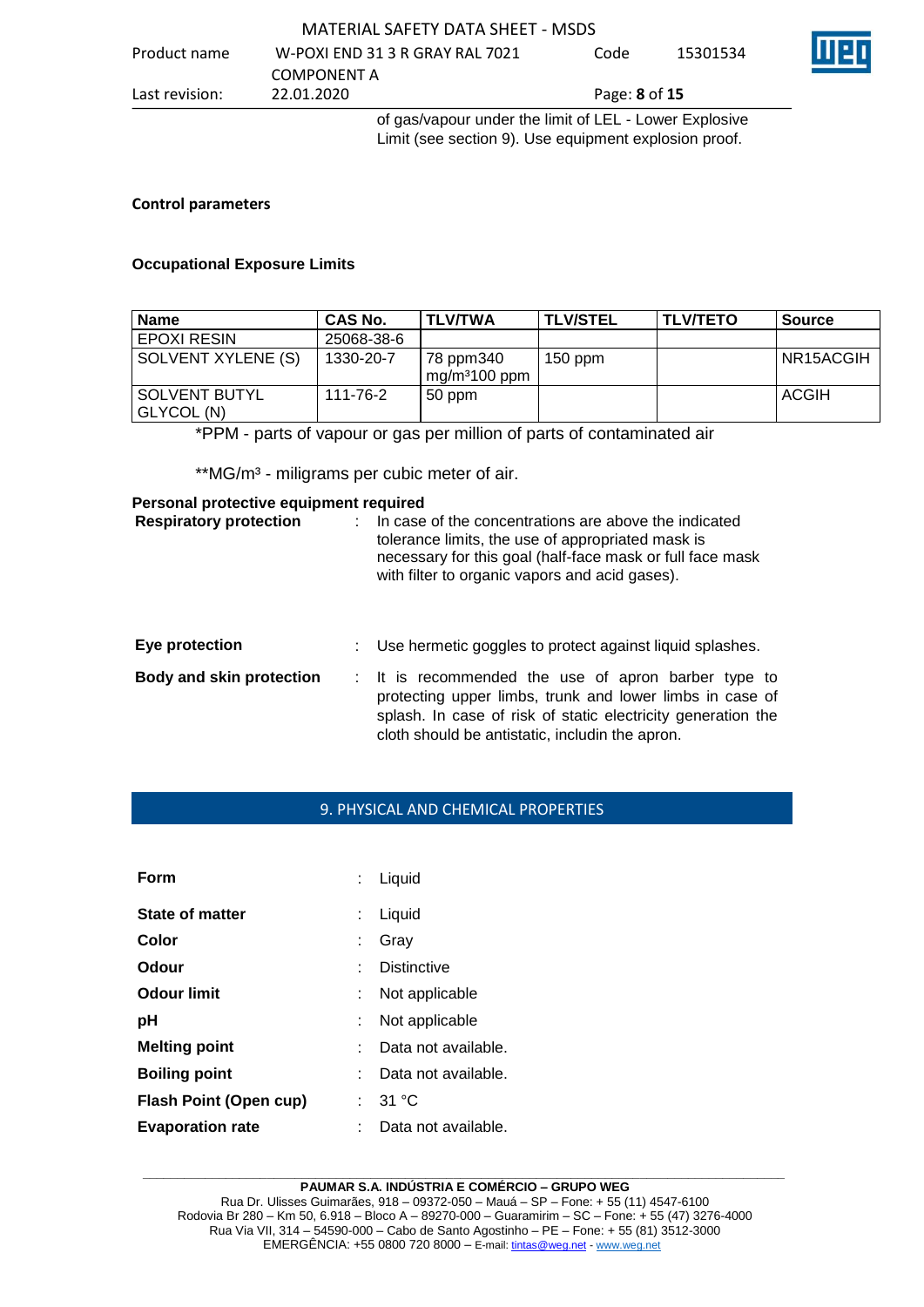| <b>MATERIAL SAFETY DATA SHEET - MSDS</b> |
|------------------------------------------|
|------------------------------------------|

|                              |                    |    | <b>UUATENIAL JALELI DATA JITLET TUJUJ</b> |               |          |  |
|------------------------------|--------------------|----|-------------------------------------------|---------------|----------|--|
| Product name                 |                    |    | W-POXI END 31 3 R GRAY RAL 7021           | Code          | 15301534 |  |
|                              | <b>COMPONENT A</b> |    |                                           |               |          |  |
| Last revision:               | 22.01.2020         |    |                                           | Page: 9 of 15 |          |  |
| <b>Inflammation point</b>    |                    | ÷. | Method: Data not available.               |               |          |  |
|                              |                    |    |                                           |               |          |  |
| <b>Upper explosive limit</b> |                    |    |                                           |               |          |  |
|                              |                    |    | Data not available.                       |               |          |  |
| Lower explosive limit        |                    |    |                                           |               |          |  |
|                              |                    |    | Data not available.                       |               |          |  |
| Vapor pressure               |                    |    | Data not available.                       |               |          |  |
| <b>Density</b>               |                    |    | $1,53 - 1,63$ g/cm <sup>3</sup>           |               |          |  |
|                              |                    |    |                                           |               |          |  |
| Solubility(ies)              |                    |    | Water-insoluble                           |               |          |  |
|                              |                    |    |                                           |               |          |  |
| N-octano /water partition    |                    | t. | Data not available.                       |               |          |  |
| coefficient                  |                    |    |                                           |               |          |  |
| <b>Auto flammability</b>     |                    |    | Data not available.                       |               |          |  |
|                              |                    |    |                                           |               |          |  |
| Cinematic viscosity (25°C)   |                    | t. | 130 - 140 UK (A+B)                        |               |          |  |
| Vapor density                |                    |    | Data not available.                       |               |          |  |
|                              |                    |    |                                           |               |          |  |
|                              |                    |    |                                           |               |          |  |

**Decomposition temperature** :

### 10. STABILITY AND REACTIVITY

| <b>Reactivity</b>                              | : Presents no reactivity at room temperature and under normal<br>conditions of use.                                                                                                                       |
|------------------------------------------------|-----------------------------------------------------------------------------------------------------------------------------------------------------------------------------------------------------------|
| <b>Chemical stability</b>                      | : Stable at room temperature and under normal conditions of<br>use. Unstable at temperatures above the flash point.                                                                                       |
| <b>Possibility of dangerous</b><br>reactions   | : Presents no reactivity at room temperature and under normal<br>conditions of use.<br>None when the product is stored, applied and processed<br>correctly.                                               |
| Need to add additives and<br><i>inhibitors</i> | : Not necessary.                                                                                                                                                                                          |
| <b>Conditions to avoid</b>                     | : Extreme heat and open flame.                                                                                                                                                                            |
| Incompatible materials                         | Do not store with explosive materials, flammableand/or toxic<br>gases, oxidizing, corrosive substances, or materials that may<br>generate spontaneous combustion.<br>Plastic materials soluble in Xylene. |
| Dangerous products of<br>decomposition         | : Produces noxious gases such as carbon monoxide (CO),<br>carbon dioxide (CO2) and nitrogen oxides (NOx).                                                                                                 |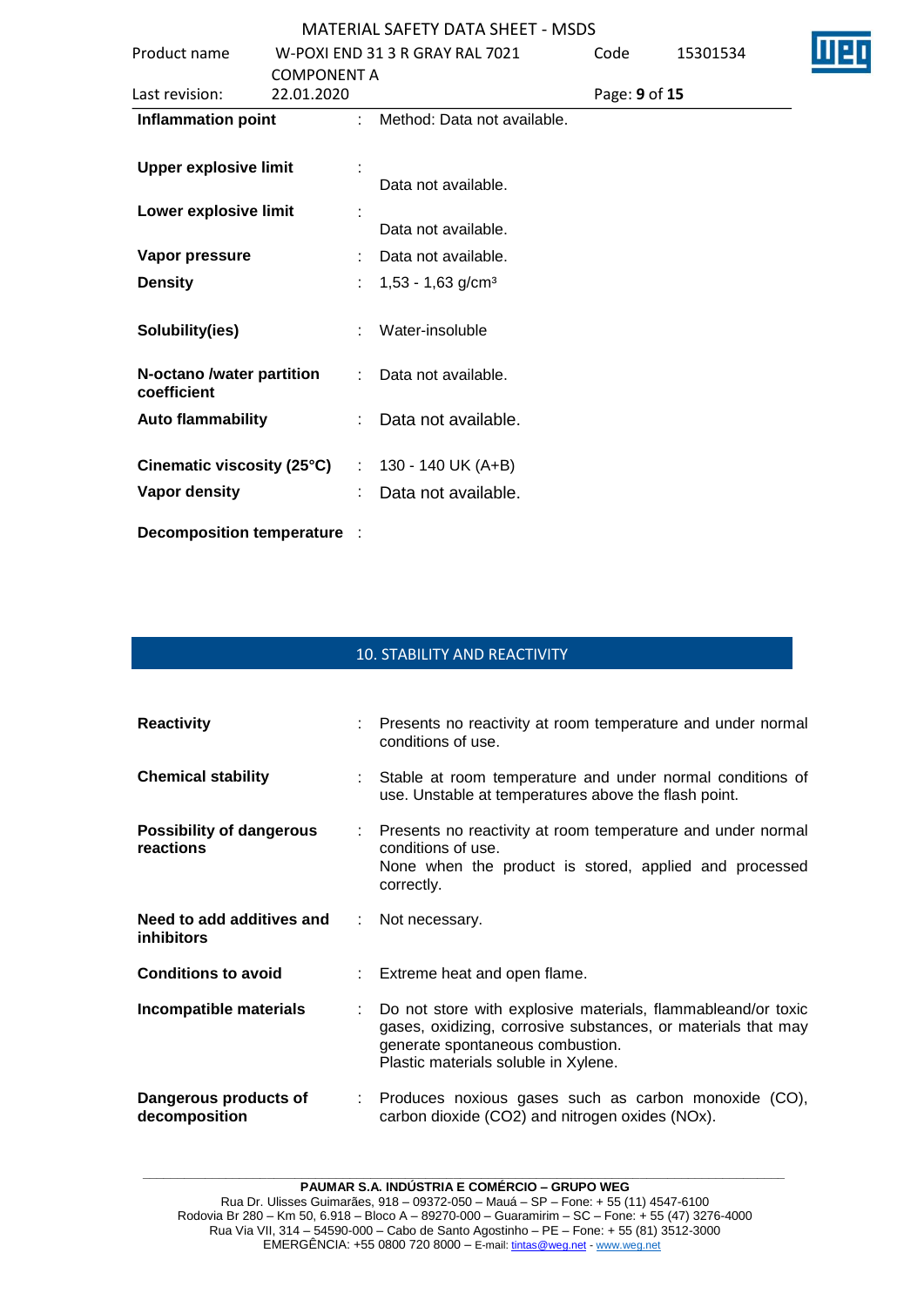Product name W-POXI END 31 3 R GRAY RAL 7021 COMPONENT A Last revision: 22.01.2020 Page: **10** of **15**

Code 15301534

11. TOXICOLOGICAL INFORMATION **Components EPOXI RESIN Acute toxicity by oral use** : Test species DL50 **Observations** Rat 11.400 mg/kg **Acute toxicity by inhalation** : Test species DL50 **Observations** Rat Data not available. **Acute toxicity by cutaneous use** : Test species DL50 **Observations** Rabbit 22.800 mg/kg **Acute toxicity (other methods of administration)** : Test species DL50 LC50 Non-standard unit value Data not available. **Corrosion/irritation of skin** : Category 2 **Serious eye damage/eye irritation** : Category 2A **Respiratory or dermal sensitivity** : Category 1 **Mutageneses** : Data not available. **Carcinogenicity** : Data not available. **Toxic effects for reproduction** : Data not available. **Specific target organ toxicity (STOT) - single exposure** : Data not available. **Specific target organ toxicity (STOT) - repeat exposure** : Data not available. Aspiration hazard : Data not available. **SOLVENT XYLENE (S) Acute toxicity by oral use** : Test species DL50 **Observations** Rat 4.300 mg/kg **Acute toxicity by inhalation** : Test species DL50 Rat 21,7 mg/l4 h

**\_\_\_\_\_\_\_\_\_\_\_\_\_\_\_\_\_\_\_\_\_\_\_\_\_\_\_\_\_\_\_\_\_\_\_\_\_\_\_\_\_\_\_\_\_\_\_\_\_\_\_\_\_\_\_\_\_\_\_\_\_\_\_\_\_\_\_\_\_\_\_\_\_\_\_\_\_\_\_\_\_\_\_\_\_\_\_\_\_\_\_\_\_ PAUMAR S.A. INDÚSTRIA E COMÉRCIO – GRUPO WEG**

**Observations**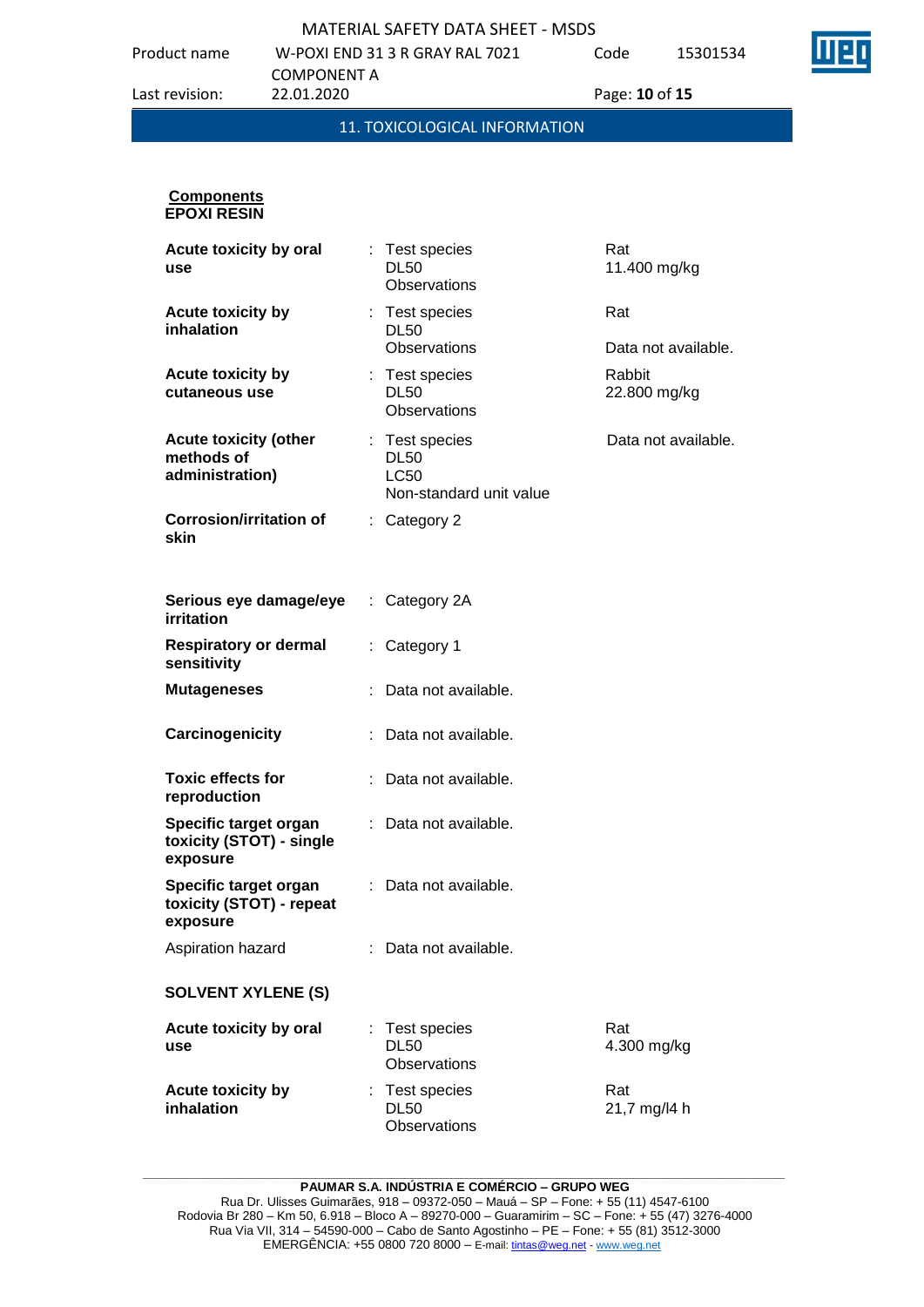| Product name                                                  |                                  | W-POXI END 31 3 R GRAY RAL 7021                                         | Code                | 15301534                             |
|---------------------------------------------------------------|----------------------------------|-------------------------------------------------------------------------|---------------------|--------------------------------------|
| Last revision:                                                | <b>COMPONENT A</b><br>22.01.2020 |                                                                         | Page: 11 of 15      |                                      |
| Acute toxicity by<br>cutaneous use                            |                                  | : Test species<br><b>DL50</b><br>Observations                           | Rabbit              | > 1.700 mg/kg<br>Data not available. |
| <b>Acute toxicity (other</b><br>methods of<br>administration) |                                  | : Test species<br><b>DL50</b><br><b>LC50</b><br>Non-standard unit value |                     | Data not available.                  |
| <b>Corrosion/irritation of</b><br>skin                        |                                  | : Category 2                                                            |                     |                                      |
| Serious eye damage/eye<br>irritation                          |                                  | : Data not available.                                                   |                     |                                      |
| <b>Respiratory or dermal</b><br>sensitivity                   |                                  | : Category 1                                                            |                     |                                      |
| <b>Mutageneses</b>                                            |                                  | : Data not available.                                                   |                     |                                      |
| Carcinogenicity                                               |                                  | Data not available.                                                     |                     |                                      |
| <b>Toxic effects for</b><br>reproduction                      |                                  | Category 1C                                                             |                     |                                      |
| Specific target organ<br>toxicity (STOT) - single<br>exposure |                                  | : Data not available.                                                   |                     |                                      |
| Specific target organ<br>toxicity (STOT) - repeat<br>exposure |                                  | : Data not available.                                                   |                     |                                      |
| Aspiration hazard                                             |                                  | : Data not available.                                                   |                     |                                      |
|                                                               | <b>SOLVENT BUTYL GLYCOL (N)</b>  |                                                                         |                     |                                      |
| Acute toxicity by oral<br>use                                 |                                  | : Test species<br><b>DL50</b><br>Observations                           | Rat<br>470 mg/kg    |                                      |
| Acute toxicity by<br>inhalation                               |                                  | : Test species<br><b>DL50</b><br><b>Observations</b>                    | Rat<br>$2,17$ mg/l  |                                      |
| Acute toxicity by<br>cutaneous use                            |                                  | : Test species<br><b>DL50</b><br>Observations                           | Rabbit<br>220 mg/kg |                                      |
| <b>Acute toxicity (other</b><br>methods of<br>administration) |                                  | : Test species<br><b>DL50</b><br><b>LC50</b><br>Non-standard unit value |                     | Data not available.                  |
| <b>Corrosion/irritation of</b><br>skin                        |                                  | $:$ Category 2                                                          |                     |                                      |

**Serious eye damage/eye**  : Category 2A**irritation**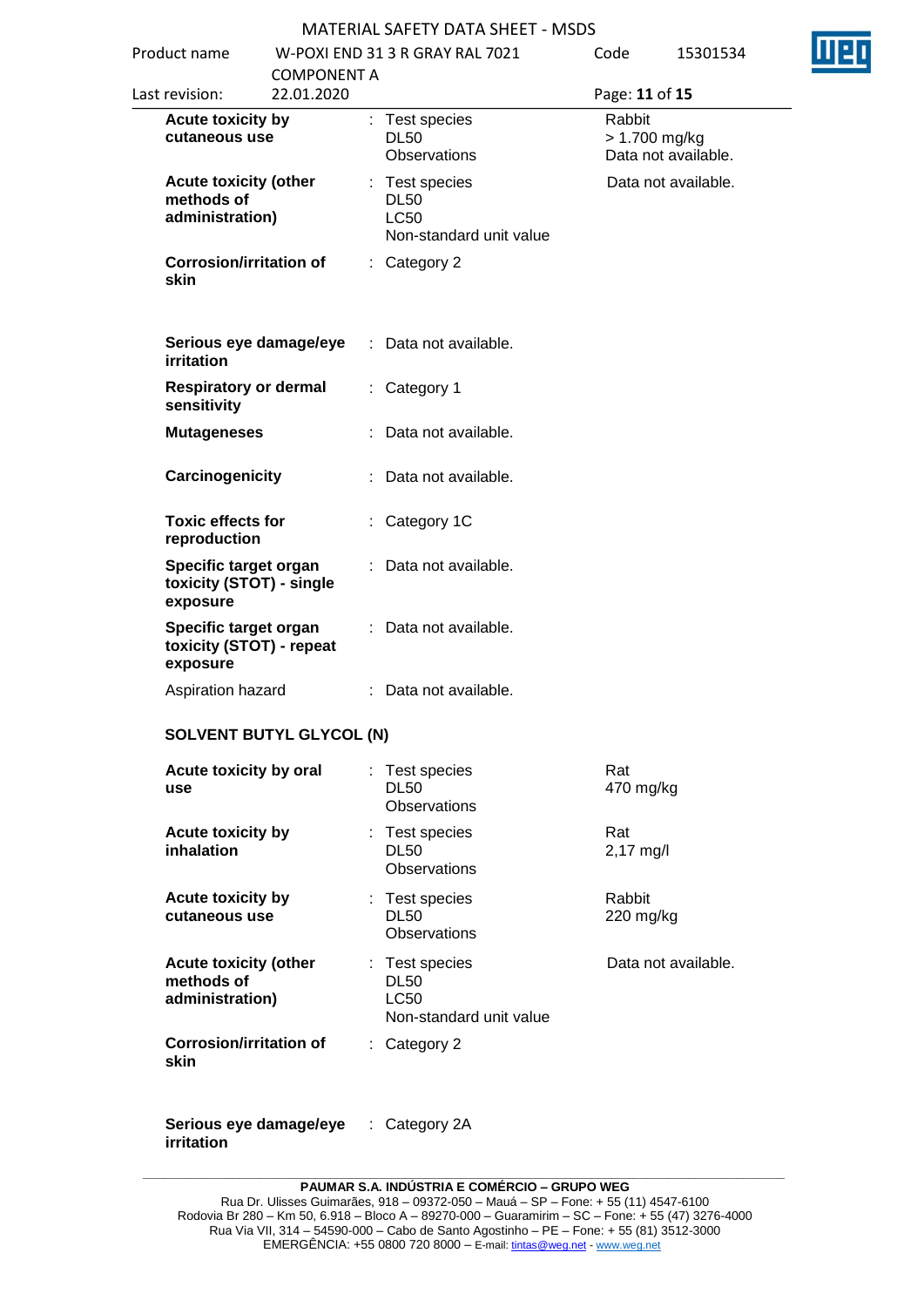| Product name                                                  |                                  | W-POXI END 31 3 R GRAY RAL 7021 | Code | 15301534       |  |
|---------------------------------------------------------------|----------------------------------|---------------------------------|------|----------------|--|
| Last revision:                                                | <b>COMPONENT A</b><br>22.01.2020 |                                 |      | Page: 12 of 15 |  |
| <b>Respiratory or dermal</b><br>sensitivity                   |                                  | : Data not available.           |      |                |  |
| <b>Mutageneses</b>                                            |                                  | : Data not available.           |      |                |  |
| Carcinogenicity                                               |                                  | : Data not available.           |      |                |  |
| <b>Toxic effects for</b><br>reproduction                      |                                  | : Data not available.           |      |                |  |
| Specific target organ<br>toxicity (STOT) - single<br>exposure |                                  | : Data not available.           |      |                |  |
| Specific target organ<br>toxicity (STOT) - repeat<br>exposure |                                  | : Data not available.           |      |                |  |
| Aspiration hazard                                             |                                  | : Data not available.           |      |                |  |

### 12. ECOLOGICAL INFORMATION

| <b>Stability in soil</b>                   | : The product easily infiltrates into the soil                                            |
|--------------------------------------------|-------------------------------------------------------------------------------------------|
| <b>Other toxicological</b><br>observations | Data not available.                                                                       |
| <b>Ecotoxicity</b>                         | : Contaminates the ground water.<br>Detrimental to the fauna<br>Detrimental to the flora. |

### 13. DIOSPOSAL AND TREATMENT CONSIDERATIONS

### **Recommended methods for final disposal**

| <b>Product</b> | : Class I Waste - Dispose of in industrial landfill or a facility<br>authorized for recycling in accordance with federal, stateor<br>local regulations                                                                          |
|----------------|---------------------------------------------------------------------------------------------------------------------------------------------------------------------------------------------------------------------------------|
| Waste          | : Class I Waste - Dispose of in industrial landfill or a facility<br>authorized for recycling in accordance with federal, stateor<br>local regulations                                                                          |
| Used packaging | Clean packaging should be sent for recycling. Packaging with<br>class I waste should be disposed of in industrial landfill or a<br>facility authorized for recycling in accordance with federal,<br>state or local regulations. |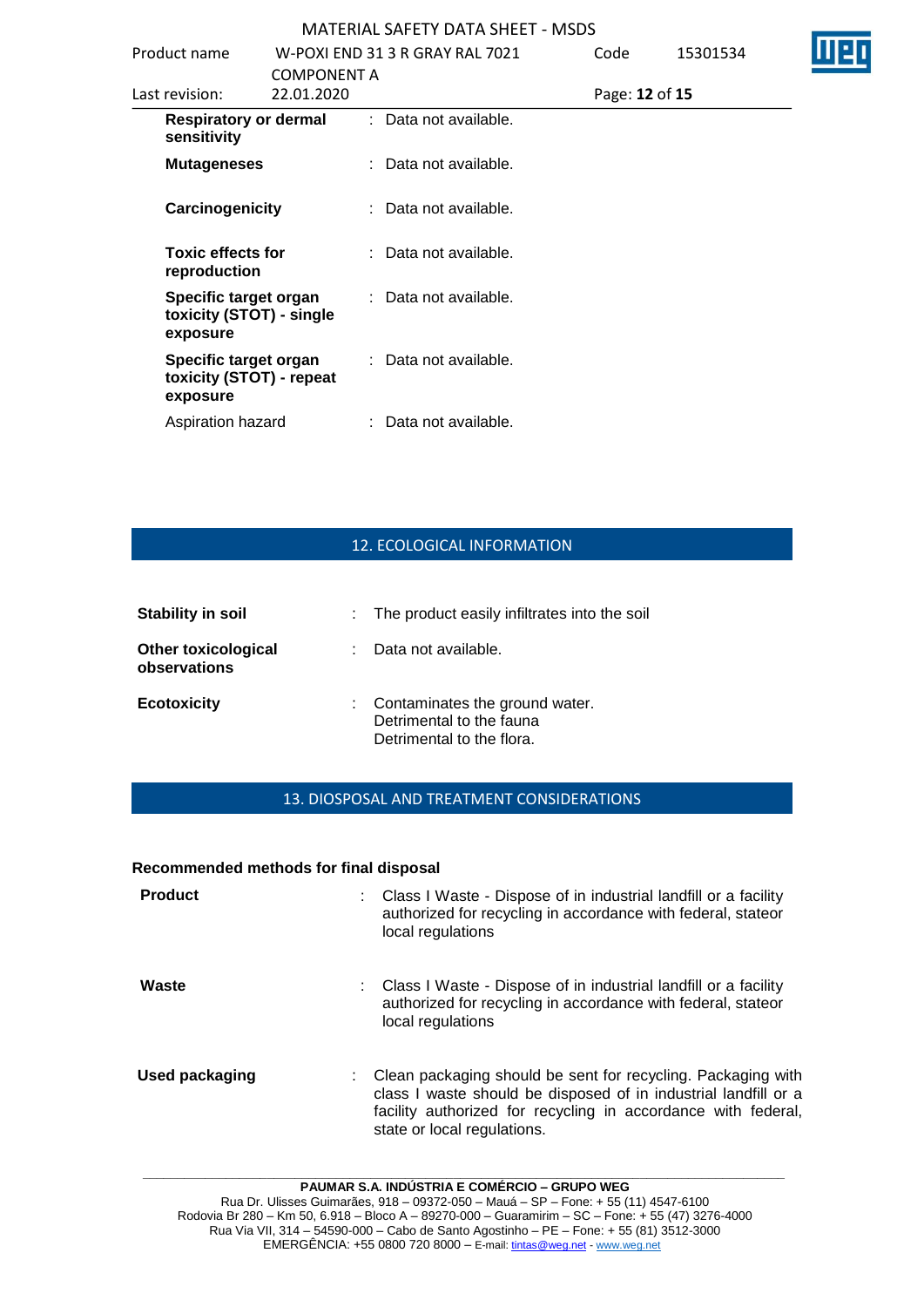### 14. TRANSPORTATION INFORMATION

| fLand                |                                                                                                                                 |
|----------------------|---------------------------------------------------------------------------------------------------------------------------------|
| <b>ONU</b>           | : 1263                                                                                                                          |
| <b>Class of risk</b> | : 3                                                                                                                             |
| <b>Risk number</b>   | : 30                                                                                                                            |
| Packaging group      | : III                                                                                                                           |
| <b>Name</b>          | Paint (including coats, lacquers, enamels, colorant, gum-<br>lacquers, varnishes, polishes, liquid fillers and liquid lacquers) |
|                      |                                                                                                                                 |

| <b>Shipping</b>                  |                                                                                                                                 |
|----------------------------------|---------------------------------------------------------------------------------------------------------------------------------|
| <b>ONU</b>                       | : 1263                                                                                                                          |
| <b>Class of risk</b>             | $\therefore$ 3                                                                                                                  |
| Packaging group                  | : III                                                                                                                           |
| <b>EmS</b>                       | F-E.                                                                                                                            |
| <b>MFAG</b>                      | 310                                                                                                                             |
| Appropriate name for<br>dispatch | Paint (including coats, lacquers, enamels, colorant, gum-<br>lacquers, varnishes, polishes, liquid fillers and liquid lacquers) |
| Air transport                    |                                                                                                                                 |
| <b>ONU</b>                       | : 1263                                                                                                                          |
| <b>Class of risk</b>             | $\therefore$ 3                                                                                                                  |
| Packaging group                  | : III                                                                                                                           |
| Appropriate name for<br>dispatch | Paint (including coats, lacquers, enamels, colorant, gum-<br>lacquers, varnishes, polishes, liquid fillers and liquid lacquers) |

### 15. REGULATORY INFORMATION

This MSDS (Material Safety Data Sheet) was generated according to the criteria of NBR 14725/2014. (Brazilian standard that defines the GHS).

| <b>Chemical Product.</b> | Specific Regulations for the   Federal Decree No. 2657, July 3rd, 1998.       |
|--------------------------|-------------------------------------------------------------------------------|
|                          | Ordinance No. 229, May 24th, 2011 - Changes to Regulatory<br>Standard No. 26. |
|                          | ABNT NBR 14725: 2014 - valid from 19/12/2014 -                                |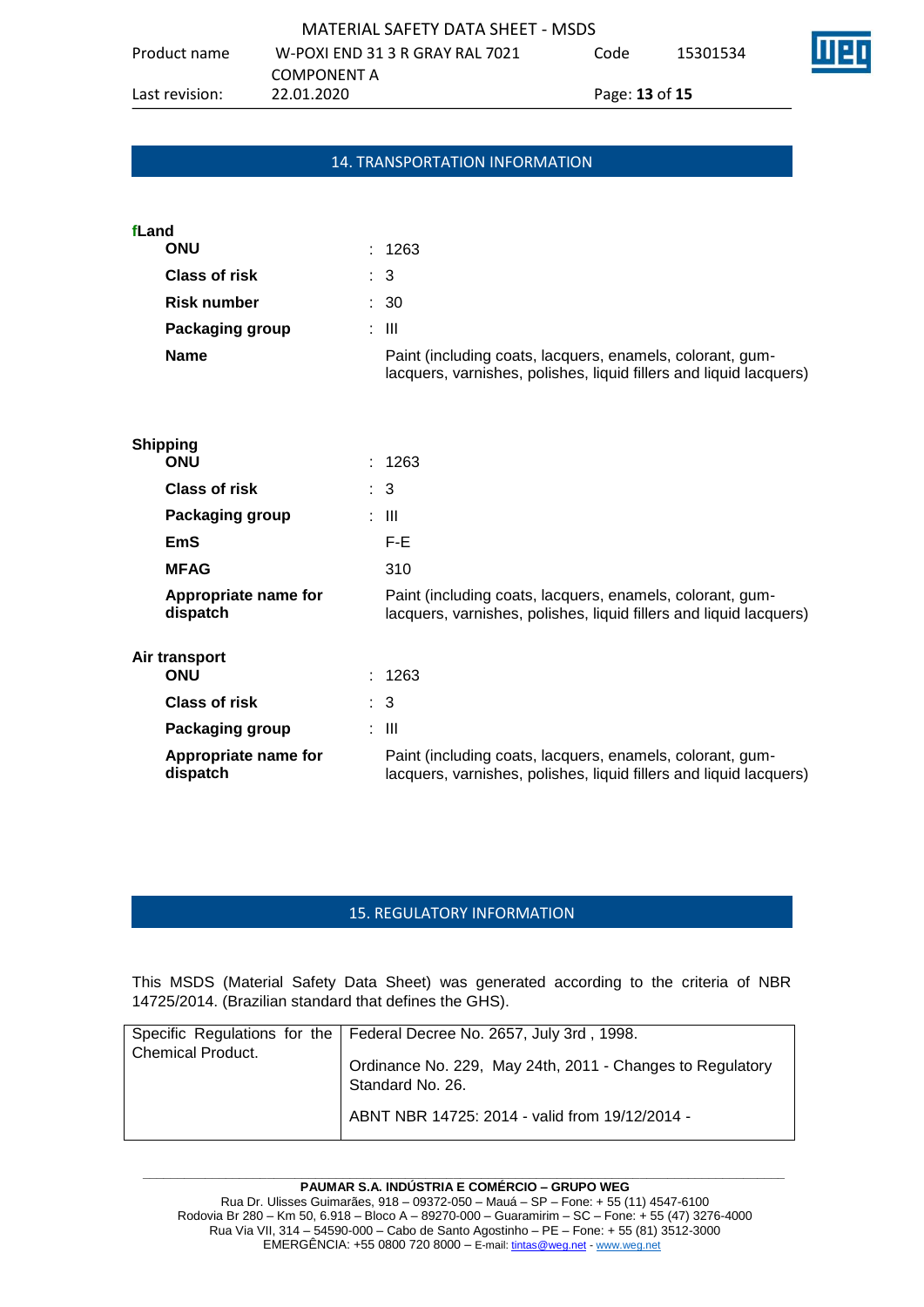| Product name   |                    | W-POXI END 31 3 R GRAY RAL 7021                                  | Code           | 15301534 |  |
|----------------|--------------------|------------------------------------------------------------------|----------------|----------|--|
|                | <b>COMPONENT A</b> |                                                                  |                |          |  |
| Last revision: | 22.01.2020         |                                                                  | Page: 14 of 15 |          |  |
|                |                    | Amendment 1 (19/11/2014).                                        |                |          |  |
|                |                    | Law No. 12305, August 2nd 2010 (Solid Waste National<br>Policy). |                |          |  |
|                |                    | Decree No. 7404, December 23rd, 2010.                            |                |          |  |
|                |                    | Resolution ANTT N° 5.232, December 14th 2016.                    |                |          |  |

# 16. ADDITIONAL INFORMATION

### **Acronyms Used:**

**Legenda:**

| <b>CAS</b>      | <b>Chemical Abstract Service</b>                          |
|-----------------|-----------------------------------------------------------|
| VO              | <b>Organic Vapors</b>                                     |
| <b>NEC</b>      | National Eletrical code/Código Nacional de Eletricidade   |
| IEC:            | <b>International Eletrical Commision</b>                  |
| <b>ABNT</b>     | <b>Brazilian Association of Technical Standards</b>       |
| <b>ACGIH</b>    | American Conference of Governmental Industrial Hygienists |
| <b>TLV</b>      | <b>Threshold Limit Values</b>                             |
| <b>TLV/TWA</b>  | Time Weighted Average                                     |
| <b>TLV/STEL</b> | Short Term Exposure Limit                                 |
| TLC/C:          | Tolerance Limit - Ceiling Value                           |
| EPI:            | Individual Protective Equipment                           |
| <b>CA</b>       | <b>Approval Certificate</b>                               |
| <b>PPRA</b>     | <b>Environmental Risk Prevention Program</b>              |
| <b>NR</b>       | <b>Regulatory Standard</b>                                |
| <b>NFPA</b>     | <b>National Fire Protection Agency</b>                    |
| mmHg            | Millimeters of mercury - pressure unit                    |
| <b>DL50</b>     | Lethal Dose average                                       |
| <b>CL50</b>     | Lethal Concentration average                              |
| ppm             | Parts per million                                         |
| N.d             | Not available                                             |
| $A + B$         | Viscosity of the mixture of component A + component B     |

Important information, but not specifically described in the previous sections: This MSDS was prepared based on current knowledge about the handling of the product under normal conditions of use, according to the application specified on the packaging and recommended usage in Section 1 of this MSDS. Any other use of the product involving its combination with other materials, as well as forms of use different from those indicated, are the user's responsibility. The company advises that the handling of any chemical substance

**\_\_\_\_\_\_\_\_\_\_\_\_\_\_\_\_\_\_\_\_\_\_\_\_\_\_\_\_\_\_\_\_\_\_\_\_\_\_\_\_\_\_\_\_\_\_\_\_\_\_\_\_\_\_\_\_\_\_\_\_\_\_\_\_\_\_\_\_\_\_\_\_\_\_\_\_\_\_\_\_\_\_\_\_\_\_\_\_\_\_\_\_\_ PAUMAR S.A. INDÚSTRIA E COMÉRCIO – GRUPO WEG**